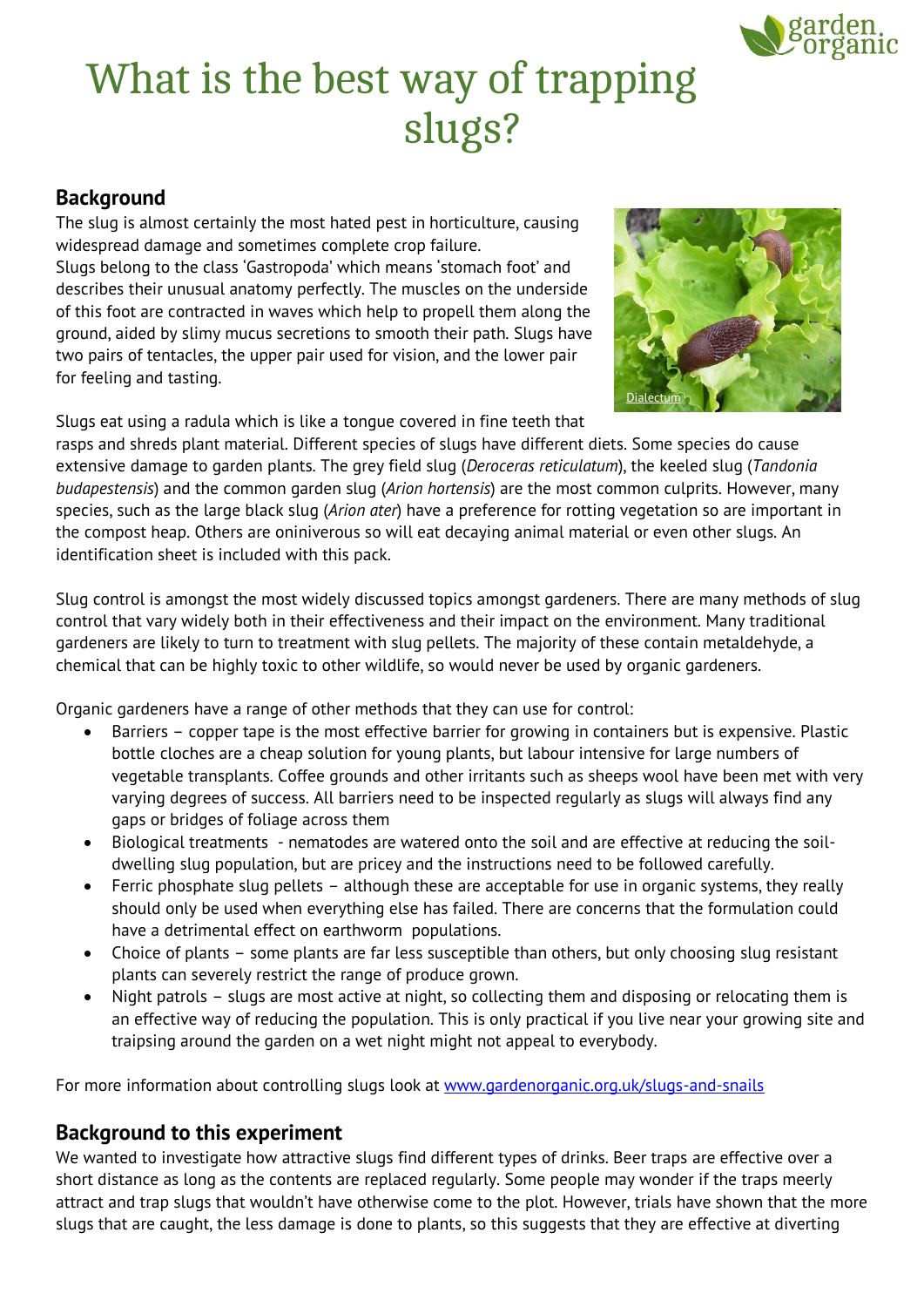<span id="page-1-0"></span>them away from the crop.<sup>1</sup> Slugs are attracted to volatiles given off by fermentation as they were not attracted to wine or a solution of ethanol and water.<sup>2</sup>

## **Methods**

Four glasses were placed spaced 10 cm apart amongst a slug susceptible crop. They were placed sunken below the soil surface with a lip of 0.5 cm protruding above the soil to avoid trapping ground beetles. Each glass was ¾ filled with either:

1. Water 2. Lager 3. Bitter 4. Drink of choice

Participants used the same brand of drink throughout the experiment.

Twice a week, the number of slugs in the traps were counted, and identified, where possible using the id sheet provided. Participants left out the traps for the duration of the growing season from April to October. Drinks were replaced, every week, or when required.

Much of the season was very dry, resulting in few slugs in many cases. Consequently, many people did not fill out the datasheets and slugs were only recorded at 30 sites. Despite the low response, rate, this still gives a comparison of slug traps at a range of sites, albeit in a season where slugs were far and few between at times.

## **Results**

#### **Weather**

-

After a cool start in April, the weather started to warm up considerably in May, giving rise to a long hot and very dry period throughout June and July. Some areas of the country had very little rainfall, and many had less than half the seasonal average amount. The dry weather continued for some areas of the country in August, whereas others experienced stormy rainfall. Overall, this was a dry season, where slug numbers were likely to be low during the summer months especially in June and July.

#### **General slug problems**

All respondents experienced slug problems at their site. A large majority (57%) stated that slugs were always a problem.



Respondents at sites with a sandy soil, tended to experience less of a problem than those on clay or silt soils.

"This is probably one of the more disgusting experiments! Smell of dead slugs is not nice."

 $1$  Dankowska, E (2011) Effectiveness of beer traps and molluscicides as means of gastropod control. Folia Malacoligica 19:273-275

 $^2$  Cranshaw, W. (1997) Attractiveness of beer and fermentation products to gray garden slug, Agriolimax reticulatum. Colorado State University Agricultural Experimental Station Technical Bulletin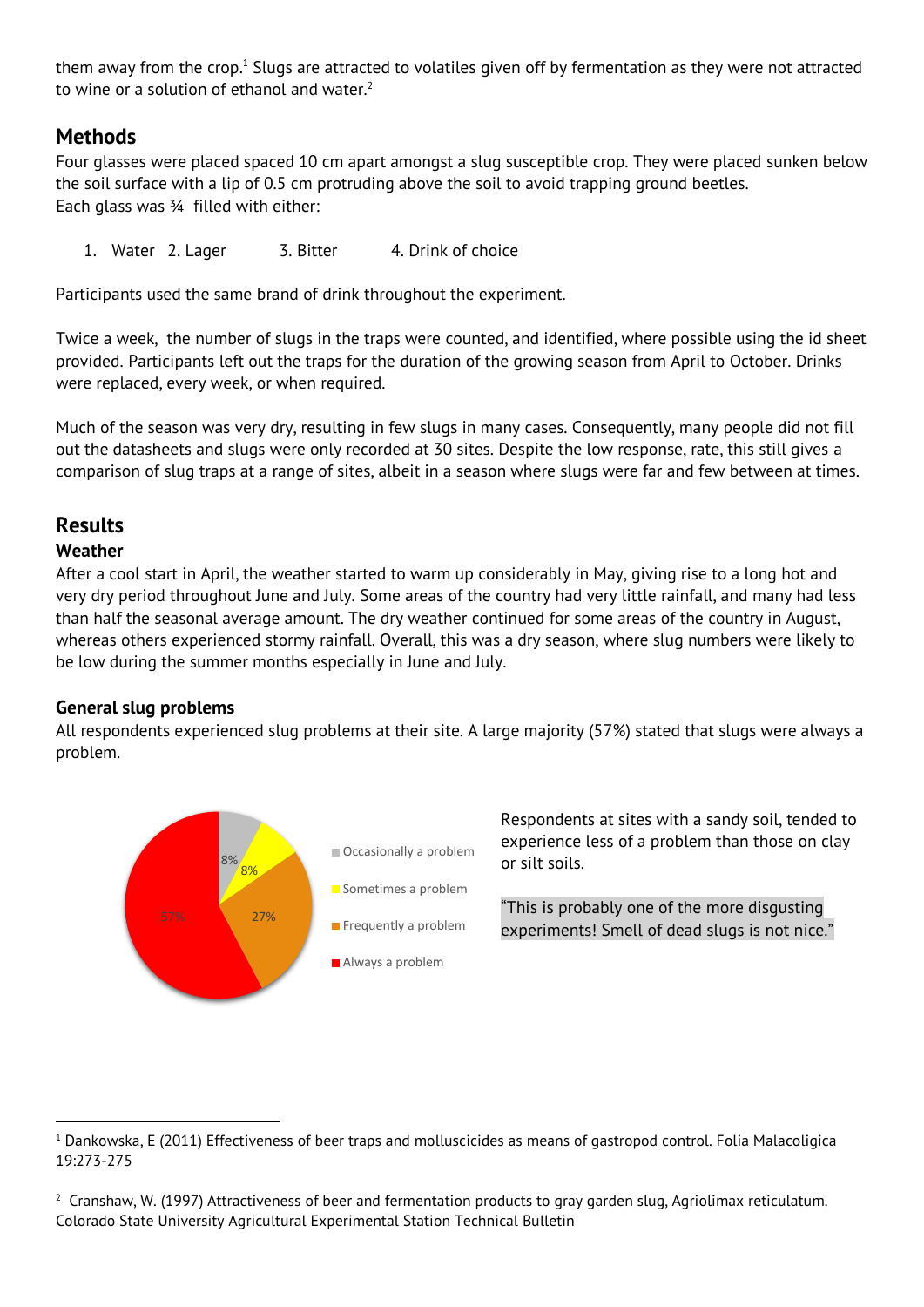#### **Preference for beer types**

The encouraging message from this trial was that slugs were just as attracted to the cheapest types of lager as they were to the more expensive brands. Although bitter has been touted as being a more attractive than lager, there was little evidence for this here or elsewhere. In this trial, bitter and lager caught similar numbers of slugs. After a period of 3 – 4 days, beer traps caught, on average, 5 – 6 slugs. These are quite low numbers, and reflect the extremely long dry season.

|                   | Water | Lager | <b>Bitter</b> |
|-------------------|-------|-------|---------------|
| Average number of |       | 6.4   | ر . ر         |
| slugs caught      |       |       |               |

Very few slugs were caught in the water, compared to the beer. It is thought to be the combination of volatiles, and yeast that attract the slugs, and the alcohol content has been shown to have little bearing on effectiveness.<sup>[2](#page-1-0)</sup>

#### "Beer definitely came out on top!"

"I have always thought that lager did not work, only bitter but this trial has shown that Morrisons Savers lager £1 for 4 has proved the most successful."

#### **Other drinks**

Participants tried other drinks of their choice to investigate how effective they were as an alternative to beer. Most of these observations are from limited numbers of samples at one site, so we need to be careful drawing firm conclusions.

Orange squash was tried at 4 sites and was consistently much less successful than beer at each site. Cider was tried at 7 sites, and the results were inconsistent, attracting similar numbers of slugs to beer at some sites, but virtually no slugs at others. All wine based drinks attracted very few slugs compared to beer and slugs even rejected Cava! Orange juice was only tried at one site, but appeared to be quite successful, so this might be worth trying again. The bakers' yeast and sugar mix used at Ryton, only caught marginally more slugs than the water, and much less than the beer.

"This seems a very effective way of trapping slugs and I will probably try this again when I can have access to some slops or leftover beer. I'm not a beer drinker myself so I am not likely to buy it for the slugs, and they obviously do not like wine which I do."

#### **Types of slugs caught**

Many participants stated that they found identifying the slugs difficult, especially when there were large numbers of very small young slugs. Acknowledging people's difficulties with identification, grey field slugs (*Deroceras reticulatum*) and common garden slugs (*Arion distinctus* / *Arion hortensis*) were the most common types reported. These are often deemed the most destructive species, causing widespread damage especially to young plants. Very few leopard slugs (*Limax maximus*) which are helpful in breaking down compost, were caught.

| Slug type                              | Average number caught |  |
|----------------------------------------|-----------------------|--|
| Grey field (Deroceras reticulatum)     | 1.4                   |  |
| Common Garden (Arion hortensis)        | 3.0                   |  |
| Common Keeled (Tandonia budapestensis) | 0.3                   |  |
| Large Black (Arion ater)               | 0.2                   |  |
| Leopard (Limax maximus)                | 0.1                   |  |